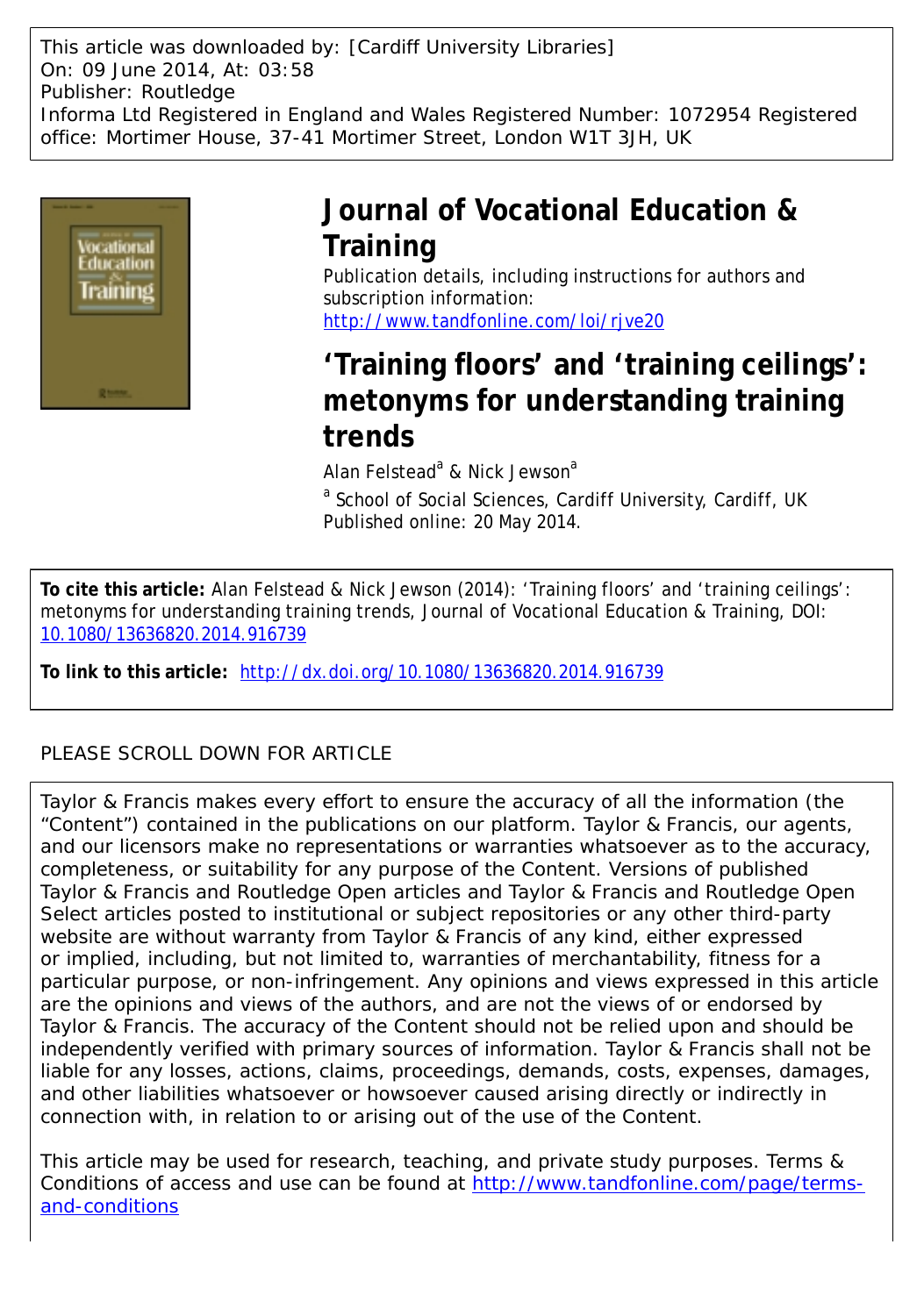**It is essential that you check the license status of any given Open and Open Select article to confirm conditions of access and use.**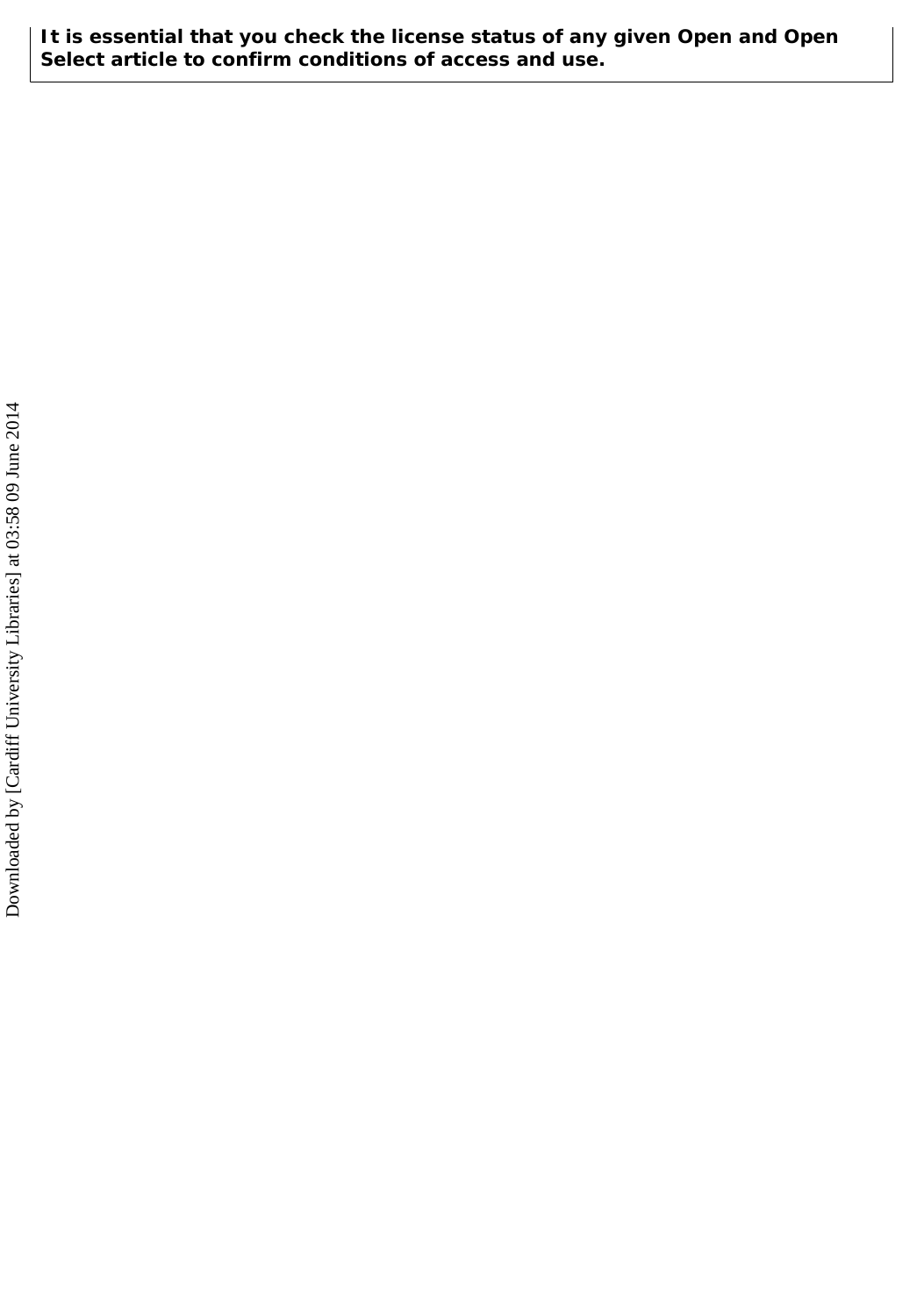

# 'Training floors' and 'training ceilings': metonyms for understanding training trends

Alan Felstead\* and Nick Jewson

School of Social Sciences, Cardiff University, Cardiff, UK

(Received 27 September 2013; final version received 8 April 2014)

This article outlines a conceptual framework for mapping and understanding training trends. It uses the metonyms of floors and ceilings to distinguish between different types of training configurations. The argument is made that the ups and downs of employer reports of training activity are a crude basis on which to make judgements about the resilience or otherwise of training to the economic cycle. The article, therefore, suggests and demonstrates with qualitative evidence that using the metonyms of 'floors and ceilings' provides a more nuanced understanding of the multiple pathways that lead employers to increase, decrease or maintain training activity during an economic recession.

Keywords: training; metonyms; concepts; recession

# 1. Introduction

A key challenge in recent times has been to improve our understanding of trends in employer-funded training in times of recession. The purpose of this article is to develop existing metonyms – shorthand representations of concepts – and propose complementary ones in response. Based on a study which examined the impact of the 2008–2009 recession on workplace training, the article develops the notion of 'training floors' – originally proposed by Felstead and Green [\(1994](#page-16-0)) – and their corollary 'training ceilings' – introduced in this article for the first time. These two complementary metonyms are advanced as a framework to deepen our understanding of training trends, especially in times of recession. To illustrate their analytical value, we use extracts taken from qualitative interviews carried out in the course of the research to investigate the meanings behind some of the trends.

Early on in the recession of 2008–2009 policy-makers in the UK were alarmed that training activity would be cut back as the economy weakened and moved into one of the longest and deepest recessions in living memory. This concern was expressed in general and specialist commentaries on the impact of the recession on training at the time (e.g. Charlton [2008;](#page-16-0) Eyre [2008](#page-16-0); IoD [2009;](#page-16-0) Kingston [2009\)](#page-16-0). In response, the UK Commission for Employment and Skills (UKCES) together with the Confederation of British Industry (CBI), Trades Union Congress and some of the UK's senior business leaders published an open letter which called on UK employers not to cut training in the recession (UKCES [2008\)](#page-16-0).

© 2014 The Author(s). Published by Taylor & Francis.

This is an Open Access article distributed under the terms of the Creative Commons Attribution License [http://](http://creativecommons.org/licenses/by/3.0/) [creativecommons.org/licenses/by/3.0/,](http://creativecommons.org/licenses/by/3.0/) which permits unrestricted use, distribution, and reproduction in any medium, provided the original work is properly cited. The moral rights of the named author(s) have been asserted.

<sup>\*</sup>Corresponding author. Email: [alanfelstead@cardiff.ac.uk](mailto:alanfelstead@cardiff.ac.uk)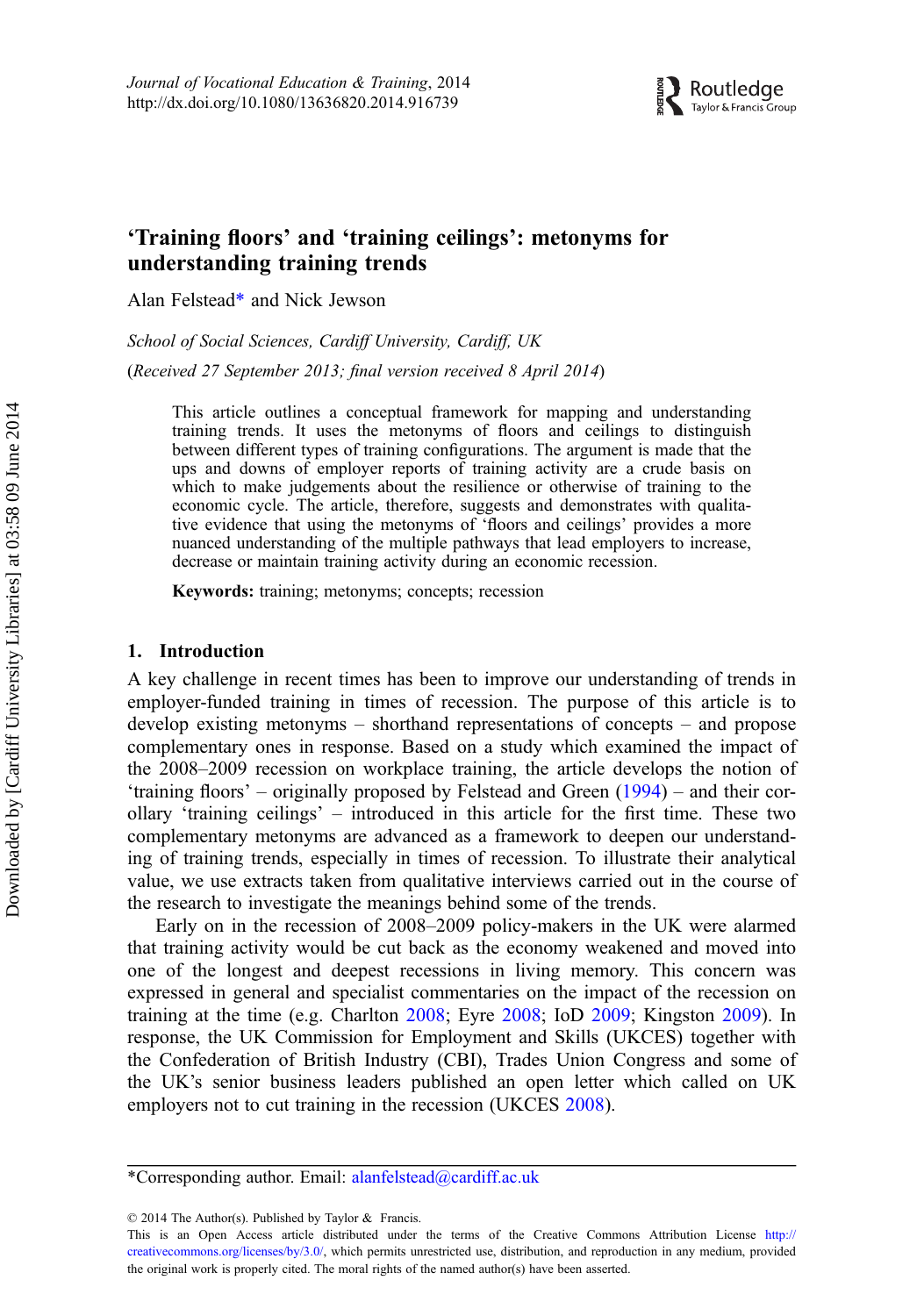These early concerns were fuelled by surveys such as the CBI Industrial Trends Survey which asked employers about their training intentions. The results from these 'barometer' surveys are often presented as indicators of business optimism on a range of matters, including training. The likely path for training – as for other indicators – is measured by the difference between the percentage stating they intend to increase training expenditure and those saying that they intend to reduce it. Such surveys are relatively quick to carry out and it is presumed they give an early indication of trends. These results have a wide audience and feed into 'decision-making processes at the Bank of England and the Treasury' (Bye, Wood, and Bush, [2008](#page-16-0)). According to this evidence, employers became exceedingly pessimistic about future training prospects in October 2008 and remained so for five quarters. The gap between those planning to increase and those planning to decrease training expenditure reached an historic high of 30 percentage points in April 2009. Similar levels of pessimism with respect to training were recorded in the British Chambers of Commerce which also carries out survey of its members' training activities (Nolan et al. [2012\)](#page-16-0).

The concepts presented here were developed in the context of a study of the impact of the 2008–2009 recession on training in the UK which aimed to examine whether this level of pessimism was warranted. The study also examined the theoretical basis used by academics to understand and interpret the actions of employers in making training cutbacks in recessions (Brunello [2009;](#page-16-0) Felstead, Green, and Jewson [2011,](#page-16-0) [2012\)](#page-16-0). Our aim was to discover whether the economic downturn of 2008– 2009 had resulted in cuts in training provision, and to explore the reasons that employers and managers gave for their decisions. Accordingly, we initially sought to discover whether organisations had increased, decreased or maintained training during the recession and its aftermath. In this respect, we followed the protocols used in the barometer surveys outlined above. However, we soon became aware that this conceptualisation was far too simplistic. Our qualitative interviews revealed the complexities that lay behind these apparently straightforward directions of travel. Organisations differed in their starting points, their pathways and their destinations. Some types of training proved more amenable to cuts than others. In some organisations, training was embedded in and elided with broader managerial strategies; in others, it was isolated within discrete silos. In some organisations, training was critical to maintaining occupational skills and integral to personal identities; in others, it was a cost, an interruption or a chore.

Our qualitative research, then, revealed the complexities of the situation. For example, one of our case study organisations, which had spent no more than the legal minimum on training, could legitimately claim that it had not cut training during the recession. The statement was true, but was not indicative of a proactive and lively training culture. In contrast, a second organisation, that routinely spent a great deal on training, decided to weather the market downturn by temporarily delaying aspects of its extensive 'nice to have' programmes. This strategy might be taken as evidence of a negative attitude to training. However, even after retrenchment, the latter organisation was offering employees far more than the former. A third enterprise which had raised expenditure on training during the recession might be portrayed as a good news story. In reality, the increase represented no more than amends for past neglect, forced on management by the demands of new customers. As our research proceeded, therefore, we looked for ways to differentiate between different approaches to and strategies for managing training over time. A simple distinction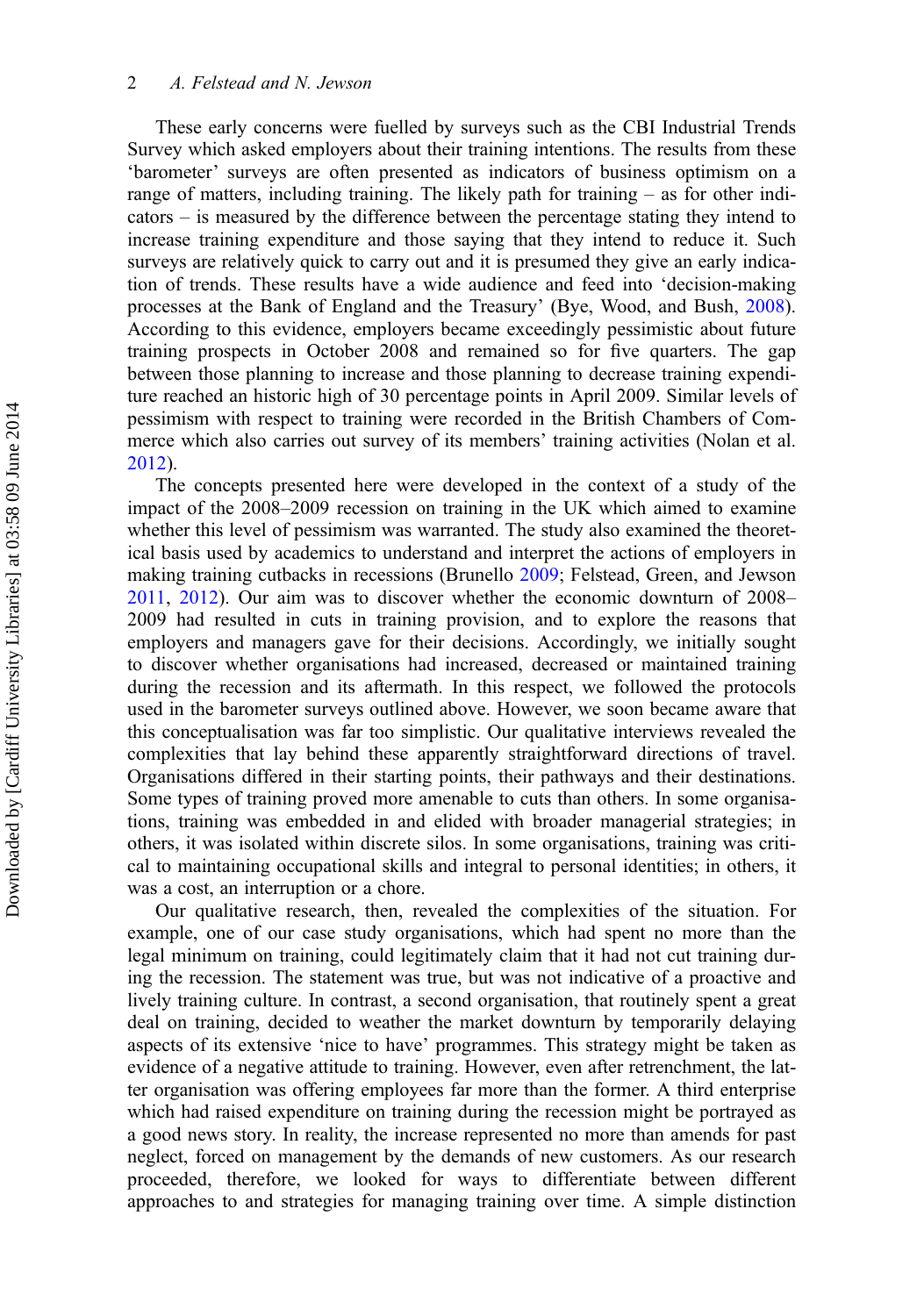between organisations which increased, decreased and held steady did not do justice to the situation.

In generating a more nuanced view, we developed the concepts outlined below. Rather than addressing our original research question, this article outlines a new conceptual framework that we derived in approaching our analysis. It is, then, a contribution to theoretical debates. In order to illustrate our argument, in the second half of the article we have incorporated some brief case studies of a few of the organisations that participated in our study. We hope they provide a glimpse of the rich narratives generated by our interviews and leaven the otherwise abstract nature of the text. However, this article is not a presentation of our empirical findings. Rather, it is an outline of an intellectual toolbox for analysing processes of change to training programmes. Although we present our analysis and case studies with specific reference to the 2008–2009 recession and its aftermath, the concepts and associated metonyms developed below may be deployed in identifying training configurations and tracking training trajectories over any phase of the business cycle, or indeed other time periods.

The article proceeds as follows. In Section 2, we provide a short account of our research project, and, in particular, the qualitative interviews from which the arguments presented here are derived. Section [3](#page-5-0) then moves on to define and outline the metonyms of training floors and training ceilings as a shorthand way of referring to the conceptual distinction between what training organisations have to do and what is *discretionary*. In other words, the metonyms suggest a variety of training configurations. Section [4](#page-6-0) underlines the empirical utility of these metonyms, by illustrating from our fieldwork some of the real-world scenarios and histories of training in recession. These are presented in a series of boxed vignettes. In Section [5](#page-8-0), we map the ways in which training configurations may, in theory, change during economic downturns. By retaining the division between those that increase, decrease and maintain training as used in barometer surveys such as those carried out by the CBI, we elaborate on the different possibilities that may lie behind reported changes to training activity. Section [6](#page-14-0) ends the article with a short summary of the value of the intellectual toolkit we provide.

### 2. Research study

The objective of our research project was to investigate the impact of the 2008– 2009 recession on workplace training in the UK. It included both quantitative analysis of national data sets and qualitative interviews with a sample of employers. It is the latter which provides the basis of this article.

Interviews were conducted with a quota sample of organisations derived from the 2009 National Employer Skills Survey (NESS). This is a biennial survey of employers which began in 1999 (DfEE [1999,](#page-16-0) 90). In 2009, over 79,000 employers were interviewed (Davies et al. [2012](#page-16-0)). The qualitative interviews reported here were follow-ups to a selected number of respondents who took part in that survey. Their contact details were supplied to us by the UKCES – the current custodian of the NESS series. This sample was taken from respondents who agreed to be involved in 'further work on related issues in the future' and to be contacted by 'approved contractors' – in this case, the research team for this project.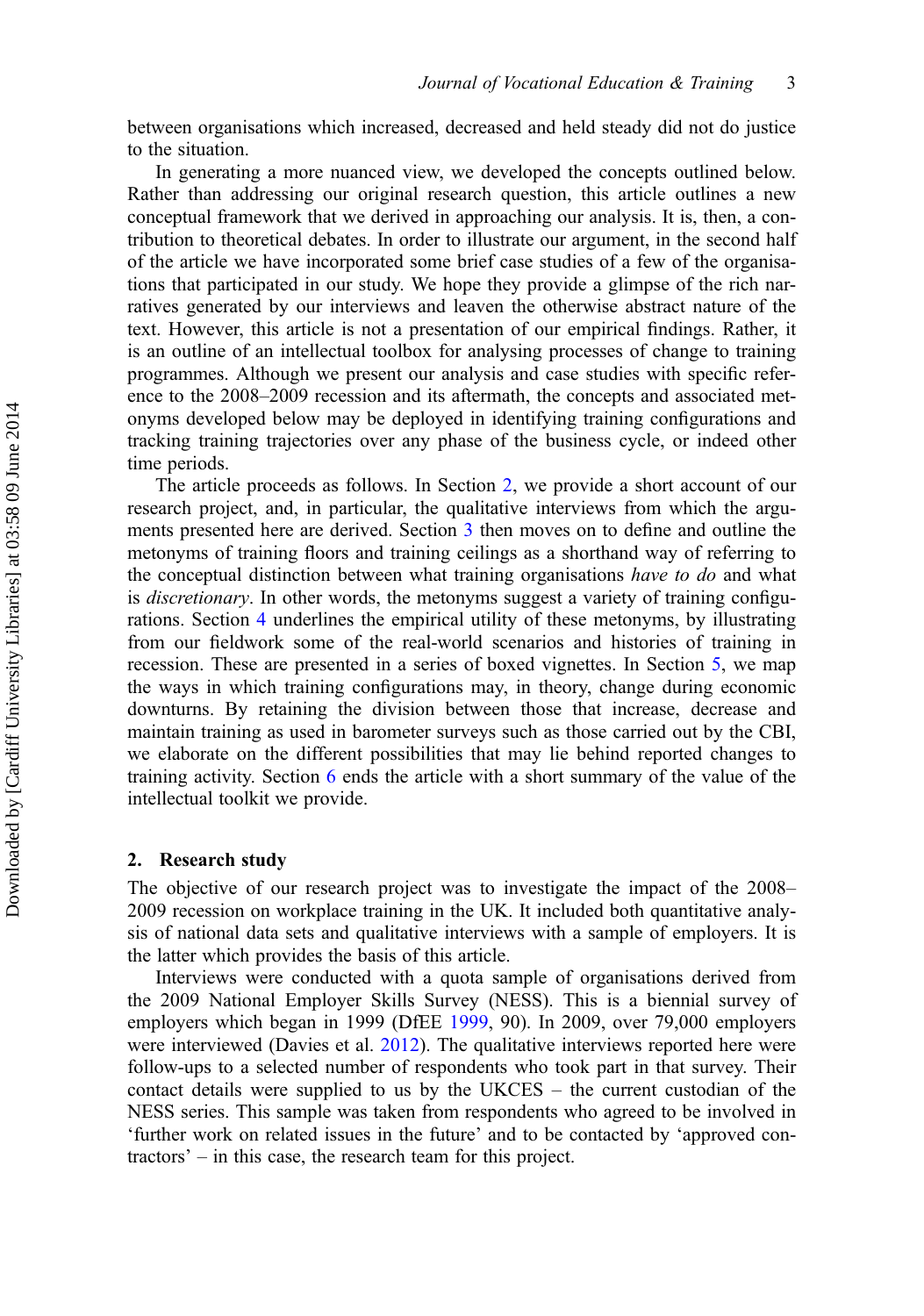<span id="page-5-0"></span>Respondents were selected to include establishments of various sizes, public and private sector, manufacturing and services, and those with and without apprenticeship schemes. Contact was established with personnel who had detailed knowledge of the training programmes on offer in their employing organisations. When investigating very large employers, we focused on one site or a cluster of related locations.

In the first phase of interviews, conducted in mid-2010, representatives of 105 organisations were interviewed by telephone (60 private sector and 45 public sector). Subsequently, in late 2011 and early 2012, 72 of these were interviewed for a second time, also by telephone (42 private sector and 30 public sector). The first interview addressed the effects of the recession in the previous two years (i.e. 2009– 2010). The second interview asked respondents for an update on events in the previous 12 months and to look back over the whole period of the downturn and its aftermath.

#### 3. Training floors and training ceilings

Central to our analysis are two metonyms – one based on previous research, the other developed in the course of the research reported here. The latter is the 'training ceiling'. This is a shorthand way of referring to the totality of all training offered within an organisation. Training ceilings include all types of training opportunities available to staff by virtue of their participation in employing organisations. A greater or lesser proportion of the elements that make up training ceilings are legally required and functionally indispensable programmes. These non-discretionary forms of training are referred to using the metonym of 'training floors'. Training ceilings, then, include training floors but may, to a greater or lesser extent, incorporate additional programmes at the discretion of the employer. That portion of an organisation's training ceiling which is discretionary is that which occupies the space, or gap, between the floor and the ceiling. It comprises training activities that are not legally mandatory or operationally essential.

Training ceilings typically, then, include some provisions that are non-discretionary, indispensable and relatively inflexible, as well as some that are discretionary and relatively malleable. Many of our respondents referred to the former as the 'must have' and the latter as the 'nice to have'. It is the 'nice to have' portion of the total training package offered within organisations that is most immediately vulnerable in times of economic hardship. Thus, the distinction between discretionary and non-discretionary training figured prominently in our analysis of the impact of the 2008–2009 recession.

The metonym of training floors was developed by Felstead and Green ([1994\)](#page-16-0) in their analysis of the recession of the early 1990s. They have two main sources. First, training that is defined as mandatory by legislation, statutes, regulations and codes of practice. Our respondents commonly called this 'compliance training' or 'mandatory training'. The sources of such requirements are varied, including, inter alia, central and local government, professional associations, industry codes, corporate bodies, quango regulations, international treaties and EU regulations. Second, training that is essential in order for employees to participate in operational procedures that are integral to the production of goods and services. These entail mastering the basic physical, intellectual or social skills entailed in doing a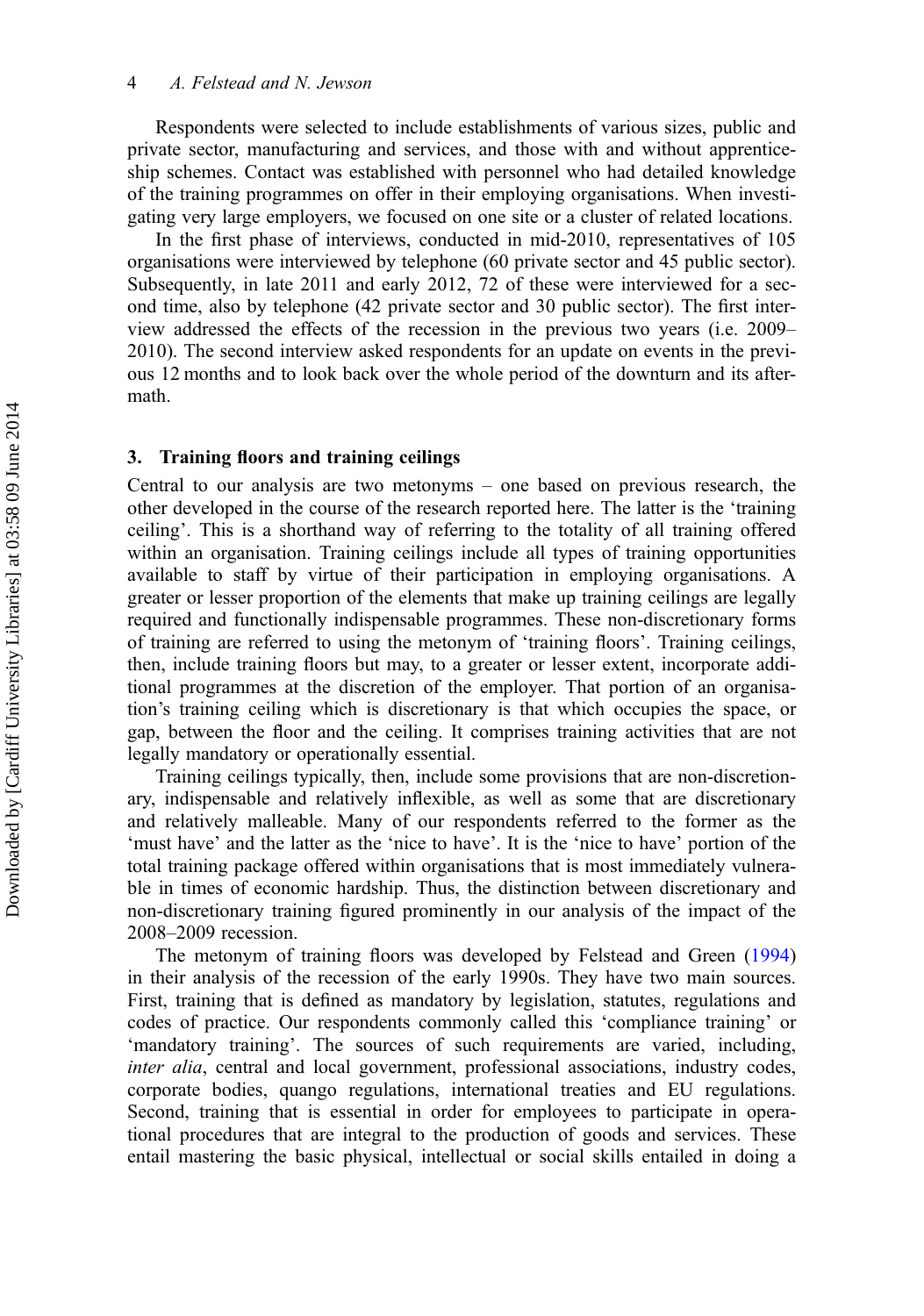<span id="page-6-0"></span>job. Not only are training floors non-discretionary, they also frequently identify specific channels through which certified training can be obtained. In some cases, only accredited providers of particular qualifications are eligible to provide such training, which is often formal in character and assessed. This makes it difficult – though not impossible – quickly to devise alternative and cheaper ways of discharging these obligations. However, training floors are far from uniform in extent and intensity. Some organisations and economic sectors are confronted by more demanding training floors than others.

In some organisations, training floors comprise a high proportion of total training programmes and expenditure. In these circumstances, training ceilings are almost wholly accounted for by non-discretionary 'must have' provisions. In others, training floors constitute a relatively small proportion of total training. Here, substantial resources are devoted to programmes above and beyond the legally prescribed or operationally necessary.

## 4. Using floors and ceilings to understand training trends

The metonyms of training floors and ceilings allow us to map contrasting patterns of training within organisations. They also make it possible for us to trace directions of change over any given time period, such as a recession and its aftermath. The particular juxtaposition of training floor and training ceiling within an organisation we designate as its training configuration. We can identify a range of possible training configurations.

Processes of change in training configurations we refer to as training trajectories. Drawing on the metonyms of floors and ceilings, we are able to scope out a wide range of potential trajectories taken by organisations during recessions. Each of these pathways will have distinctive consequences for economic productivity, employee development and the lived experience of participation in the labour process. Our approach allows us to spell out a richer and more nuanced account than that offered by simply dividing organisations into those that increase, decrease and maintain training.

Some organisations respond to economic downturn by lowering their training ceilings; i.e. reducing the total amount of training offered to employees. These organisations we call 'cutters'. However, cutters vary considerably in their starting points, trajectories and destinations. Most cutters lower their training ceilings by reducing their discretionary training, while leaving their non-discretionary training floors unchanged (Table 1, position 1.1). This is the most common trajectory followed by cutters. However, theoretically there are other possibilities, although

Table 1. Training trajectories characteristic of cutters.

| Possibilities | Training floor         | Training ceiling       | Difference between the<br>floor and the ceiling |
|---------------|------------------------|------------------------|-------------------------------------------------|
| -1.1          | No change              | $\downarrow$ – reduced | $\downarrow$ – reduced                          |
| 1.2           | $\downarrow$ – reduced | $\downarrow$ – reduced | No change                                       |
| 1.3           | $\downarrow$ – reduced | $\downarrow$ – reduced | $\downarrow$ – reduced                          |
| 1.4           | $\downarrow$ – reduced | $\downarrow$ – reduced | $\uparrow$ – increased                          |
| 1.5           | $\uparrow$ – increased | $\downarrow$ – reduced | $\downarrow$ – reduced                          |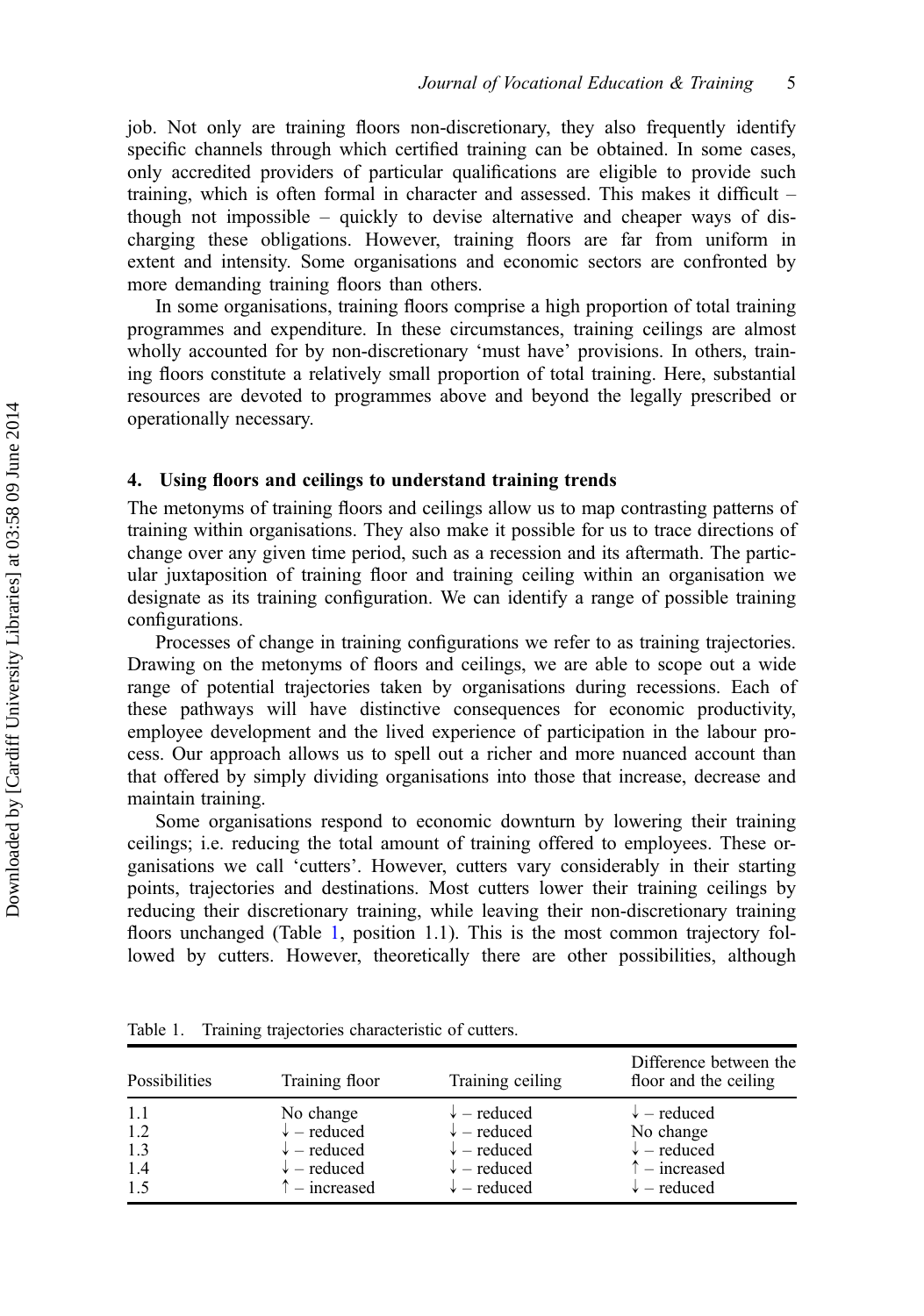empirically they are quite rare. Cutters may lower their training ceilings by reducing their non-discretionary training floors, while maintaining their discretionary training (Table [1](#page-6-0), position 1.2). This is inherently difficult because floors, by definition cannot be breached, and so such a situation is a rarity. However, it is sometimes achieved by changing the mode of delivery of non-discretionary training. Another possibility is that cutters may lower their training ceilings by reducing both discretionary training and non-discretionary training floors (Table [1](#page-6-0), position 1.3). For example, organisations teetering on the brink of insolvency might cease training of all kinds, at least temporarily. Other cutters lower their training ceilings by either increasing their training by an amount less than the cuts they make to their training floors (Table [1](#page-6-0), position 1.4); or by increasing their training floors by an amount less than the cuts they make to discretionary training (Table [1,](#page-6-0) position 1.5). An example of the former would be an organisation that found itself in a position to make savings on the provision of non-discretionary training, part of which it diverted into discretionary programmes. An example of the latter would be an organisation facing rising requirements to provide non-discretionary training that responded by slashing discretionary provisions.

In contrast to cutters, some organisations raise their training ceilings during a recession, thereby increasing the total amount of training they offer employees. These organisations we call 'boosters'. They, too, vary considerably in their starting points, trajectories and destinations. The most common trajectory taken by boosters is to raise their training ceilings by expanding their discretionary 'nice to have' training, while training floors remain unchanged (Table 2, position 2.1). Boosters adopting this trajectory may include organisations with markedly different training configurations. Some boosters raise their training ceilings by increasing their nondiscretionary training floors, while leaving their discretionary training unchanged (Table 2, position 2.2). For example, during the 2008–2009 recession, some legal and financial enterprises found that statutory regulations surrounding money laundering were enhanced, requiring additional staff training. Other boosters raise their training ceilings by increasing both discretionary and non-discretionary training (Table 2, position 2.3). Another group of boosters may raise their training ceilings either by increasing their discretionary training by an amount greater than the cuts they make to their training floors (Table 2, position 2.4); or by increasing their training floors by an amount greater than the cuts they make to discretionary training (Table 2, position 2.5). An example of the former would be an organisation that opted to increase its overall training spend at a time when non-discretionary training regulations were diminishing. An example of the latter would be an organisation

| Possibilities | Training floor         | Training ceiling       | Difference between the<br>floor and the ceiling |
|---------------|------------------------|------------------------|-------------------------------------------------|
| 2.1           | No change              | $\uparrow$ – increased | $\uparrow$ – increased                          |
| 2.2           | $\uparrow$ – increased | $\uparrow$ – increased | No change                                       |
| 2.3           | $\uparrow$ – increased | $\uparrow$ – increased | $\uparrow$ – increased                          |
| 2.4           | $\downarrow$ – reduced | $\uparrow$ – increased | $\uparrow$ – increased                          |
| 2.5           | $\uparrow$ – increased | $\uparrow$ – increased | $\downarrow$ – reduced                          |

Table 2. Training trajectories characteristic of boosters.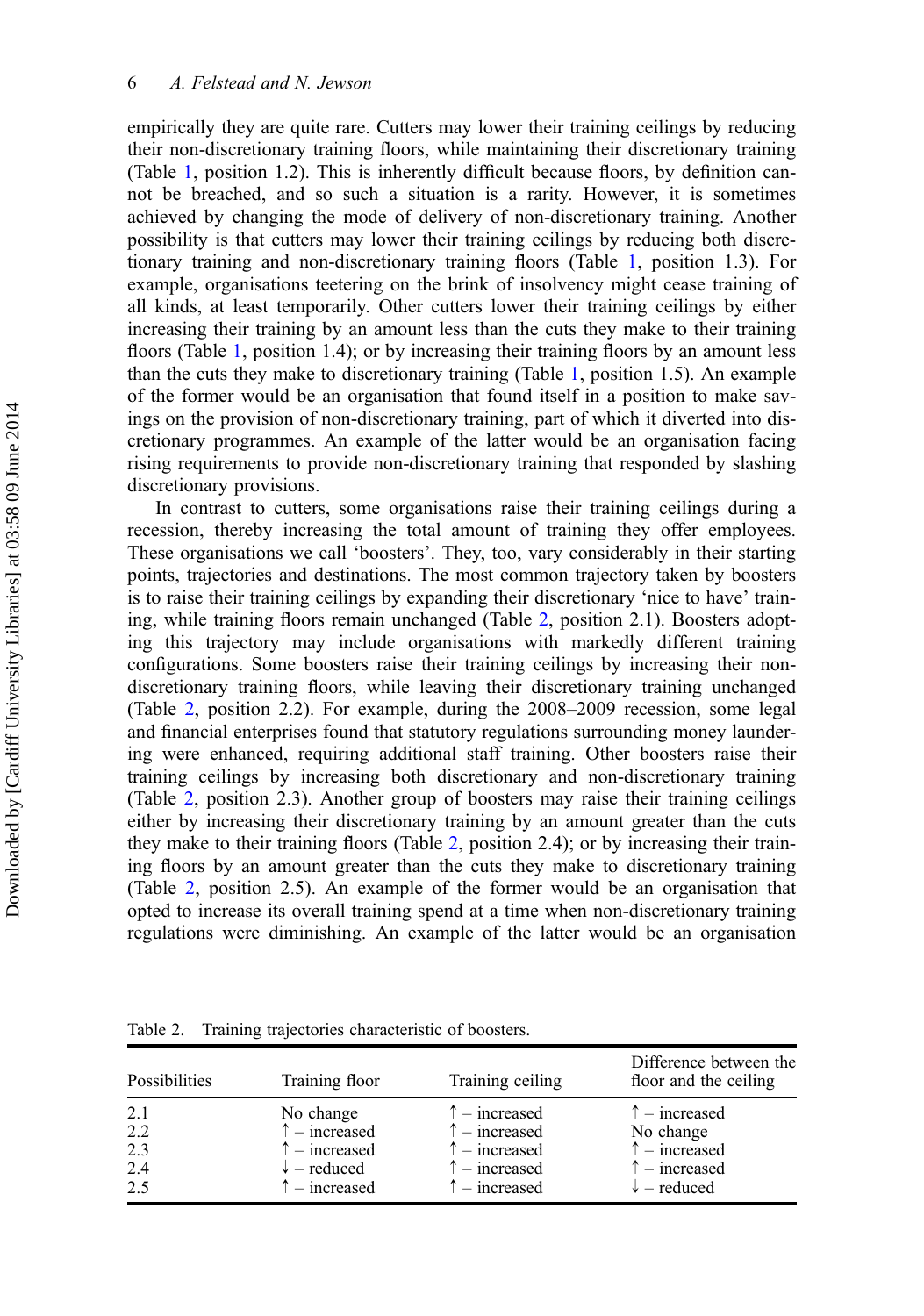| Possibilities | Training floor         | Training ceiling | Difference between the<br>floor and the ceiling |
|---------------|------------------------|------------------|-------------------------------------------------|
| 3.1           | No change              | No change        | No change                                       |
| 3.2           | $\uparrow$ – increased | No change        | $\downarrow$ – reduced                          |
| 3.3           | $\downarrow$ – reduced | No change        | $\uparrow$ – increased                          |

<span id="page-8-0"></span>Table 3. Training trajectories characteristic of stickers.

facing a steep rise in non-discretionary training requirements which it met partly, but not wholly, by transferring funds from discretionary programmes.

Some organisations respond to economic downturn by maintaining their existing training ceilings; i.e. the total amount of training they offer to employees. These we call 'stickers'. However, stickers, too, vary considerably in their starting points and destinations. Most stickers preserve their training ceilings by maintaining a steady state for both discretionary and non-discretionary training (Table 3, position 3.1). Organisations following this trajectory may include those with different training configurations. Some stickers maintain their total expenditure on training either by increasing training floors and decreasing discretionary training by equivalent amounts (Table 3, position 3.2) or by reducing training floors and increasing discretionary training by equivalent amounts (Table 3, position 3.3). The steady state of their training ceilings is a product of shifts in the boundaries between training floors and discretionary training. An example of the former would be an organisation with a fixed training budget that compensates for a rise in non-discretionary training requirements by reducing discretionary programmes. An example of the latter would be an organisation that encounters a fall in non-discretionary training regulations and diverts released funds into discretionary training. In both scenarios, stickers following this trajectory may include those with markedly different training configurations.

#### 5. Illustrations of training metonyms at work

Our conceptual analysis indicates, then, that cutters, boosters and stickers are a mixed bunch. It should not be assumed that all cutters, boosters and stickers undergo the same processes and confront the same outcomes. Each category includes organisations with divergent training configurations and trajectories. It is not possible to examine all the possibilities here; indeed, their full investigation constitutes a research programme in itself. We have, however, selected a number of salient scenarios, revealed by our qualitative interviews, in order to illustrate the dynamics of some of the complex empirical situations highlighted by our conceptual approach.

It might be anticipated that organisations that spend little on training and give it a low priority become cutters in a recession. However, in practice, their scope for cutting is very limited. Such organisations often adopt a minimalist strategy, taking care of their legal obligations and ensuring their employees have sufficient training to carry out their work tasks, but with very little expenditure beyond this baseline. As a result, total expenditure on training of all kinds is restricted, training ceilings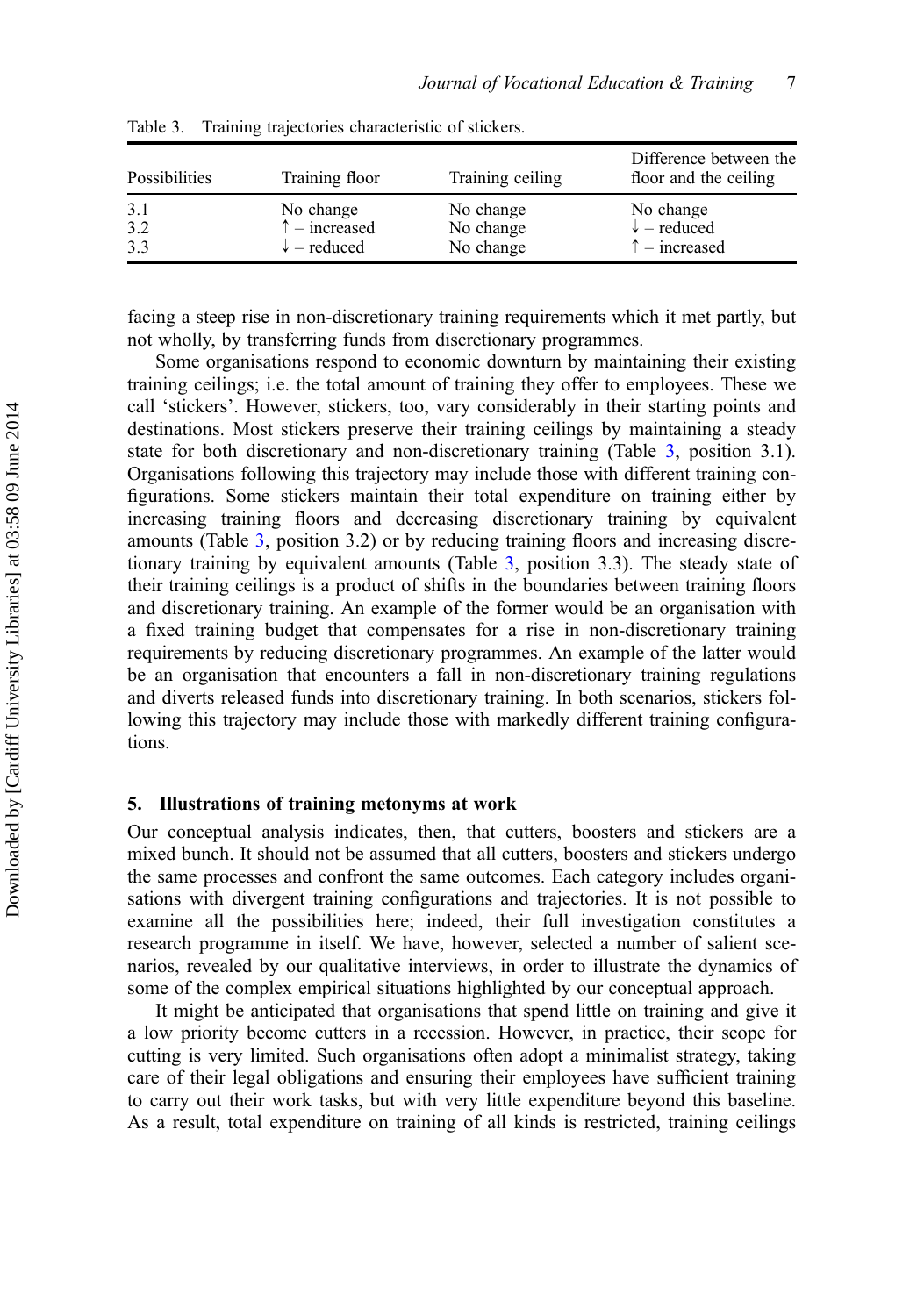are low, and 'must have' non-discretionary training comprises a high proportion of the small amount on offer. Hence, it is difficult if not impossible to reduce training expenditure. Costs might be reduced by innovating in mode of delivery or sourcing elsewhere. However, this option is constrained and, in any case, is unlikely to yield large sums. Savings are more readily found in other directions; for example, by reducing staff numbers. Organisations with this type of training configuration, then, are unlikely to become cutters. In our research interviews, routine manufacturing companies and organisations under the threat of transfer of ownership were among those adopting this training configuration. Food Processing Company 1 is an example of the former.

Food Processing Company 1 employed a core of permanent employees and larger group of temporary staff, depending on seasonal demands. Training of shop floor workers was confined to basic food hygiene and health and safety. Team leaders were selected haphazardly and received little preparation for their roles. Managers were only offered add-on versions of shop floor training. There were no training plans, training timetables, mentoring schemes, coaching arrangements or apprenticeships. The company had been struggling to remain profitable for several years and the recession of 2008–2009 intensified pressures considerably. It responded by switching from producing upmarket items to mass market, lowprice commodities. Ruthless cost cutting and waste reduction in all aspects of the business, which had been the norm for several years, was intensified. Substantial redundancies were declared. Although training expenditure was low, further economies were made by shifting from professional external trainers to ad hoc in-house provision by co-workers. The basic system of training remained in place because there was no alternative. Having entered the recession with low training floors and ceilings, the company attempted to weather the downturn by deploying more of the same.

Logically, it is organisations with high levels of discretionary training that can most readily cut training in a recession. Such a situation is typical of organisations that invest heavily in the wider personal and professional development of their employees. Some of these also support 'must have' training floors that consume considerable resources. These are organisations with high training floors and ceilings. They have the scope, potentially, to cut training expenditures, either marginally or substantially, in response to an economic downturn. Although they cannot avoid maintaining a programme of non-discretionary training, they have the option of reining in discretionary provisions. Furthermore, because their training bill is substantial, shifts in the mode or frequency of delivery of discretionary training may generate significant savings. In our sample, Financial Services Company 1 followed this trajectory, becoming a cutter.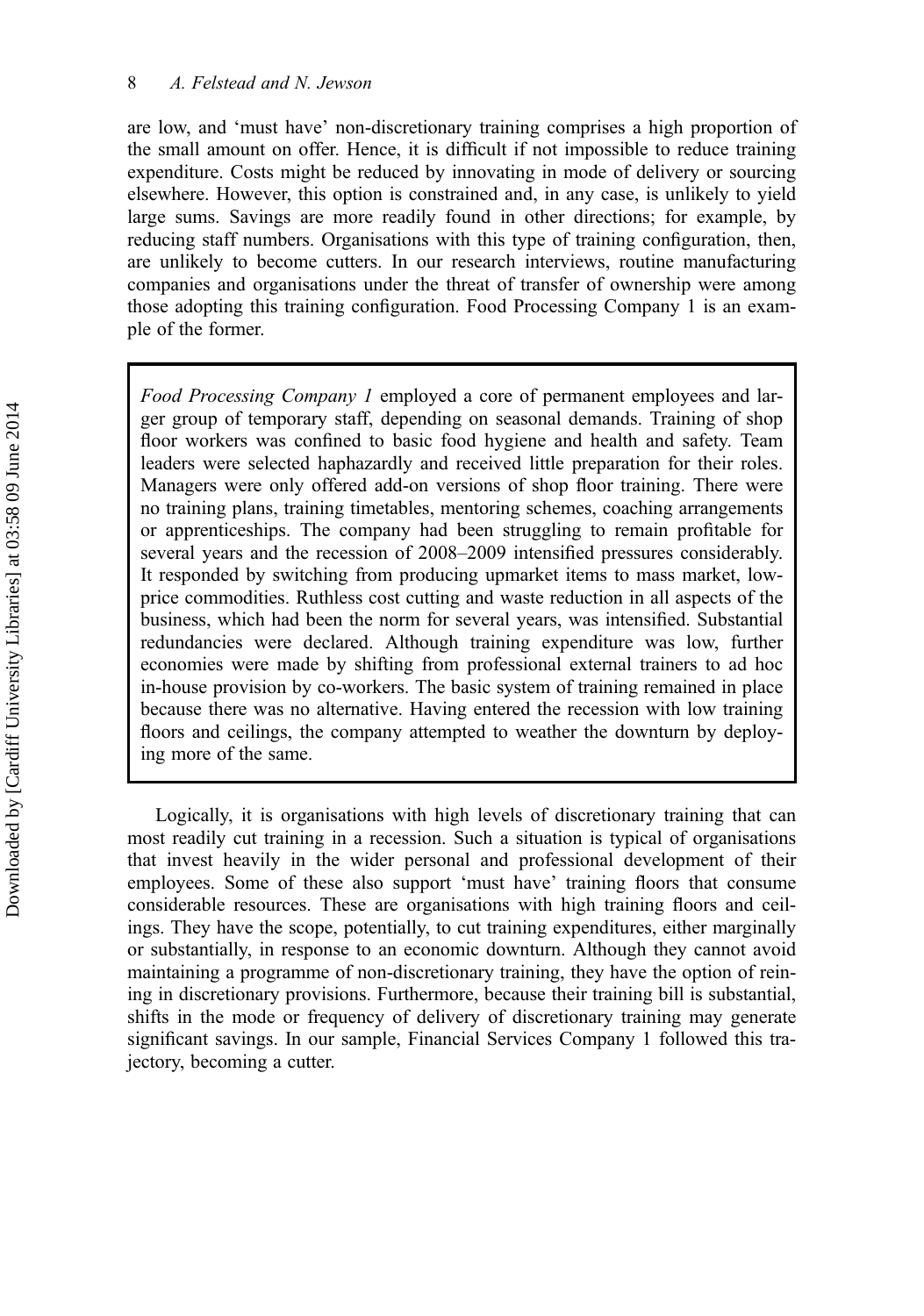Financial Services Company 1 is a large organisation with a number of divisions. Our interviews focused on a cluster of sites, employing 500 staff, engaged in customer-facing administration of financial products. High training floors reflected the requirements of Financial Services Authority regulations and government legislation. Annual obligatory training included updates on specific products, client needs and customer service priorities. Prior to the 2008–2009 recession, staff were offered continuous professional development of various kinds, including the opportunity to study for advanced professional qualifications, degrees, NVQ Levels 4 and 5, and specialist skills. Following the 2008– 2009 recession, natural wastage, redundancies and a recruitment freeze reduced staff numbers and hence the training bill. In addition, increased work intensity among the depleted workforce reduced their availability to attend courses. Expenditure on discretionary training gradually declined until attention was solely focused on essential provisions. At the same time, high and rising training floors consumed resources. The 'nice to have' melted away. In an attempt to reduce costs and increase flexibility, the company turned to e-learning to replace much classroom provision. As discretionary training was squeezed, training delivery was centralised and training contents standardised. The company went from a high training ceiling, high training floor organisation to one where ceilings had been trimmed.

Although high levels of discretionary training are relatively vulnerable during economic downturns, it should not be assumed that cuts are inevitable. For example, some of our respondents with high training floors and ceilings elected to become stickers or even boosters. In our research, these included organisations offering legal, financial, medical, scientific and educational services. The Legal Services Company is one example of an organisation maintaining training activity despite relatively high levels of discretionary training.

The Legal Services Company had high training floors as well as ceilings, both of which were sustained throughout the 2008–2009 recession and its aftermath. For legal staff, training floors (determined by legal, statutory, regulatory, professional and operational sources) were high. Mandatory training, involving formal courses and informal mentoring, was continuous, wide ranging and could lead to external qualifications. Discretionary training was equally extensive. The social, presentational and networking skills of employees were regarded as a business asset, reflected in the provision of personal development training. Advanced courses in fields indirectly related to job performance were funded by the company. For support staff, training floors and ceilings were lower but not neglected. Their mandatory and discretionary training was of high quality. The recession of 2008– 2009 posed difficult challenges to the firm. There were a large number of redundancies and a recruitment freeze, leading to a fall in numbers requiring training. Nevertheless, ways were found to maintain training activity. More creative and cost efficient channels of delivery were devised. The lull in business was taken as an opportunity to up-skill remaining staff. As a result, the quality, range and effectiveness of training were maintained.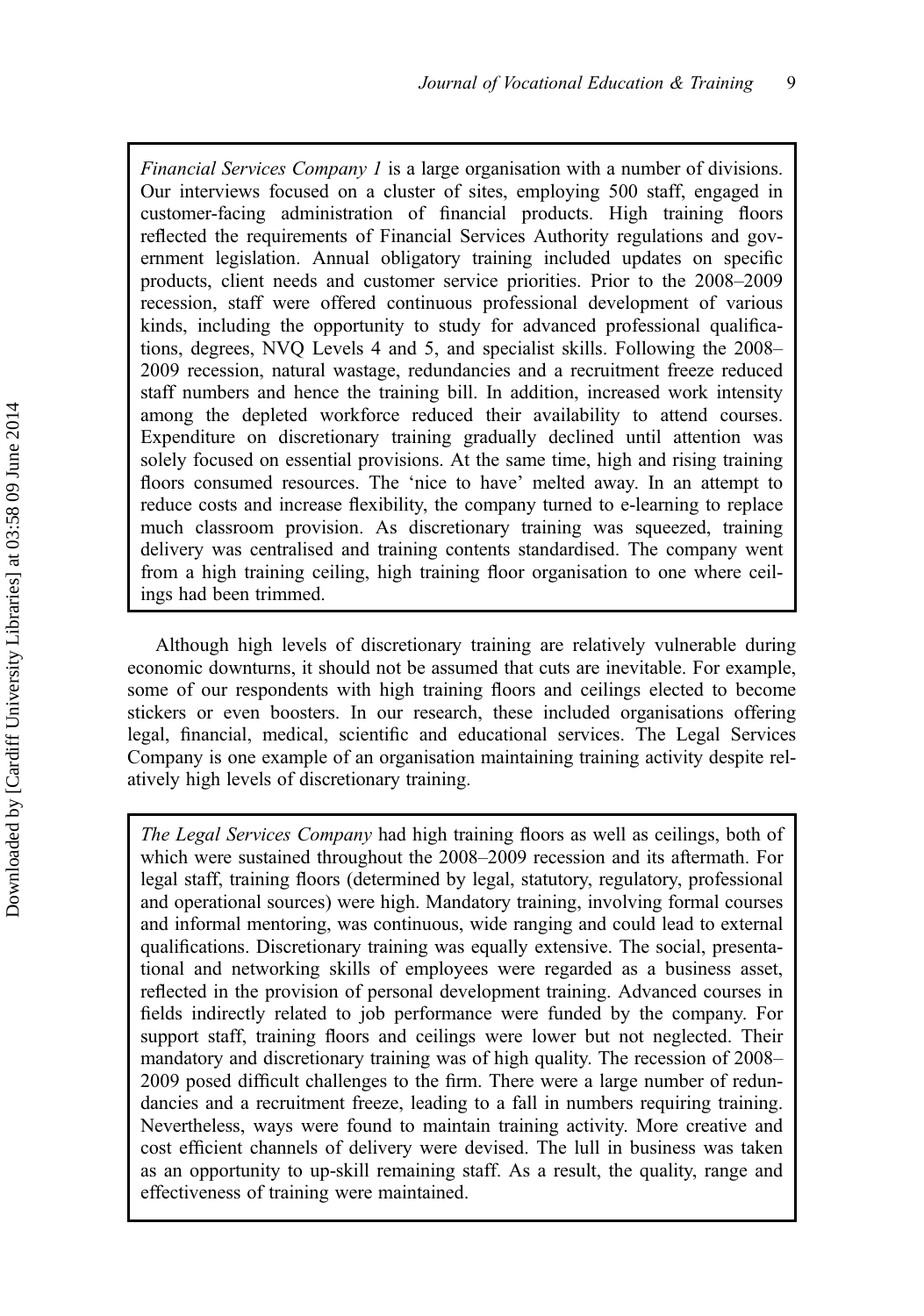Other organisations in our interview sample were characterised by low training floors accompanied by high training ceilings, which they chose to preserve despite financial pressures. Hospitality Company is a case in point. Typically, organisations of this kind have a culture that values and nourishes workplace learning. Training opportunities may be perceived by management and workers to be part of the bargain struck between effort and rewards. Engaged and committed employees are regarded as a key plank of high performance managerial strategies. High-quality training may be recognised as a vital contributor to productivity and, therefore, worthy of protection even when staff numbers fall due to redundancies. In public sector organisations, the provision of high-quality training may be embedded within an ethos that celebrates a duty of care to employees and clients (John and Johnson [2008;](#page-16-0) Le Grand [2010;](#page-16-0) Jewson, Felstead, and Green [2014\)](#page-16-0). Some private sector companies viewed discretionary training as crucial to integrating ethnically diverse labour forces and sustaining a shared organisational culture.

Despite economic pressures, Hospitality Company did not waver in sustaining the training programme in its global chain of up-market hotels throughout the 2008–2009 recession. Our interviews focused on a cluster of UK establishments, employing several hundred staff. Jobs included kitchen work, housekeeping, waiting tables, reception and sales. With few exceptions, mandatory and operational training floors were relatively low. However, the company provided an elaborate, formalised, high-quality programme of training for all employees, depending on their grade. The lower rungs of this training ladder focused on high standards in basic skills. Supervisors and managers attended in-house courses on HR issues, time management, leadership, 'wow' factors, personal effectiveness and company culture. More senior staff were eligible for intense motivational courses in exotic locations. Participation in training was tracked, assessed and rewarded from head office. Although some local input was permitted, materials and timetables emanated from company HQ and were strictly standardised. Although the 2008–2009 economic downturn reduced customer demand and led to a small number of redundancies, training continued unabated. Senior executives believed that the discretionary training system fostered high performance standards while preserving a uniform company culture and managerial strategy throughout the estate.

It should not be assumed, on the other hand, that organisations which spend a great deal on meeting the demands of high training floors will also invest yet more resources on sustaining high training ceilings. The considerable costs in time and money of servicing 'must have' training floors may make it difficult to justify yet further expenditure on the 'nice to have'. Employers may take the view that by bringing staff up to the standards demanded by high training floors they are, in any case, providing them with well paid, prestigious and intellectu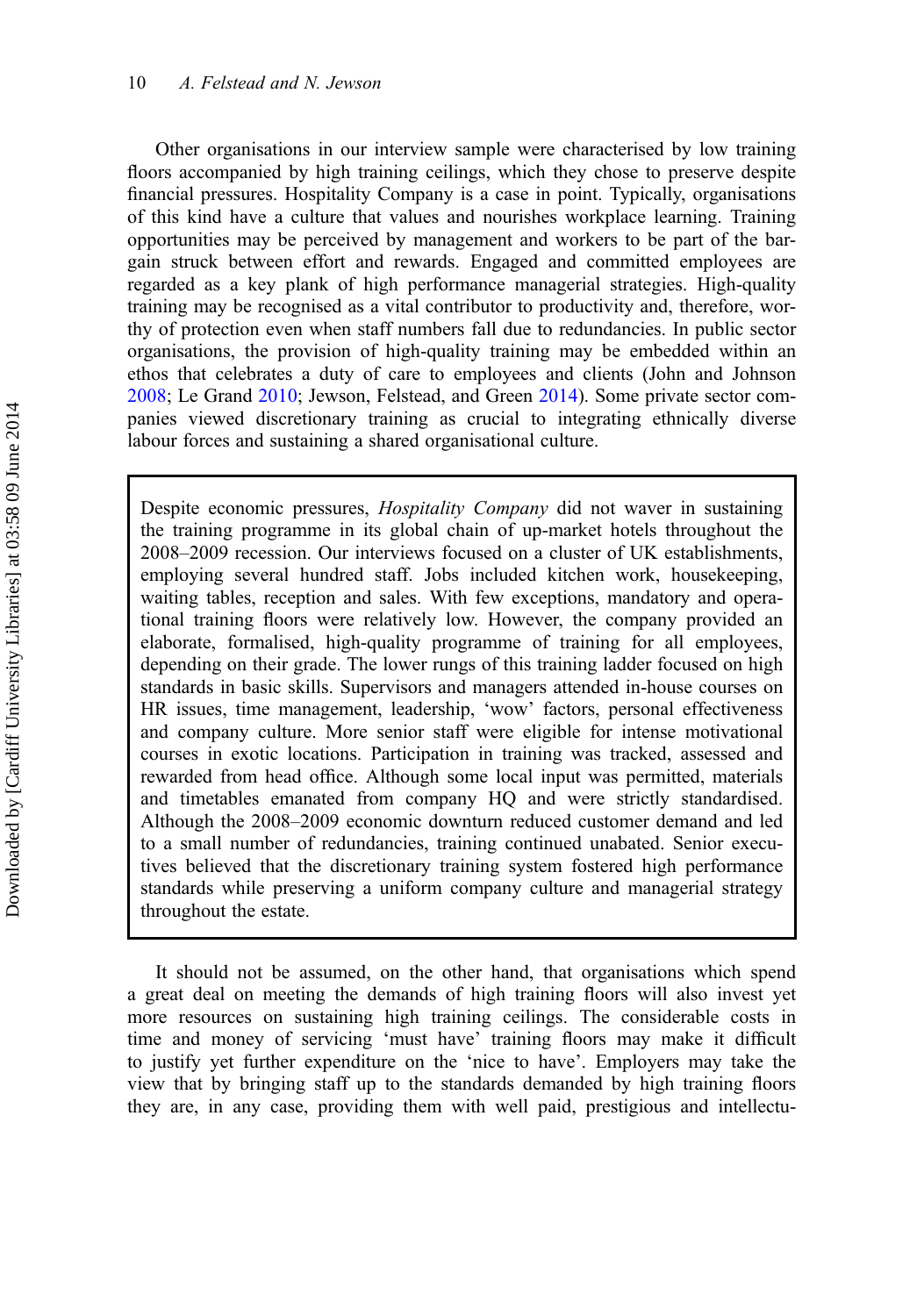ally interesting careers. On economic grounds, therefore, they may choose to restrict training to 'must have' activities, thereby minimising that which is discretionary. In these circumstances, the scope for taking the cutter trajectory is circumscribed. Even though many of these organisations are very different from routine manufacturing operations – exhibiting the low floor/low ceiling scenario discussed above – they are subject to analogous constraints. In both cases, minimal difference between training floors and ceilings prohibits cuts to training. In our research interviews, organisations of this kind included some legal and financial services enterprises. Financial Services Organisation 2 is an example of those facing 'must have' training demands that are substantial, unavoidable and continually changing, while at the same time minimising commitment to discretionary training.

Financial Services Company 2 provided financial advice and services to a niche market. Most recruits joined with high levels of educational qualifications but without job relevant experience. The training provided by the company for newcomers was intense and took several years. Compliance training was very extensive, detailed and audited by outside regulators. Continuous change made it essential for the company to provide employees with on-going up-dating training. Non-discretionary training floors were high, rising, costly and demanding. Prior to the recession a small amount of additional discretionary training was available but was always strictly limited. The difference between the training floor and the ceiling, then, was low. The recession had a major impact on the company, leading to staff reductions and a recruitment freeze. Training spend was henceforth strictly focused on the 'must have'. Anything other than free discretionary training was cut back to zero. Expenditure on compliance training for key operational staff squeezed out other training for support staff. The already low scope for discretionary training fell still further as training floors continued to rise.

A small number of organisations in our study were boosters, responding to the recession by increasing their investment in training and thereby raising their training ceilings. Many of these had been badly affected by the downturn but had responded to its impact with enhanced training strategies. In our admittedly small sample, these tended to be enterprises characterised by low, or at best intermediate, training ceilings and similarly low training floors, rather than those with already high training ceilings. Some were driven by pressures from their customers and those who retailed their products, such as supermarkets; for example, Food Processing Company 2. Others were facing disaster and had developed survival strategies that entailed innovative training programmes; for example, the Heavy Industry Company.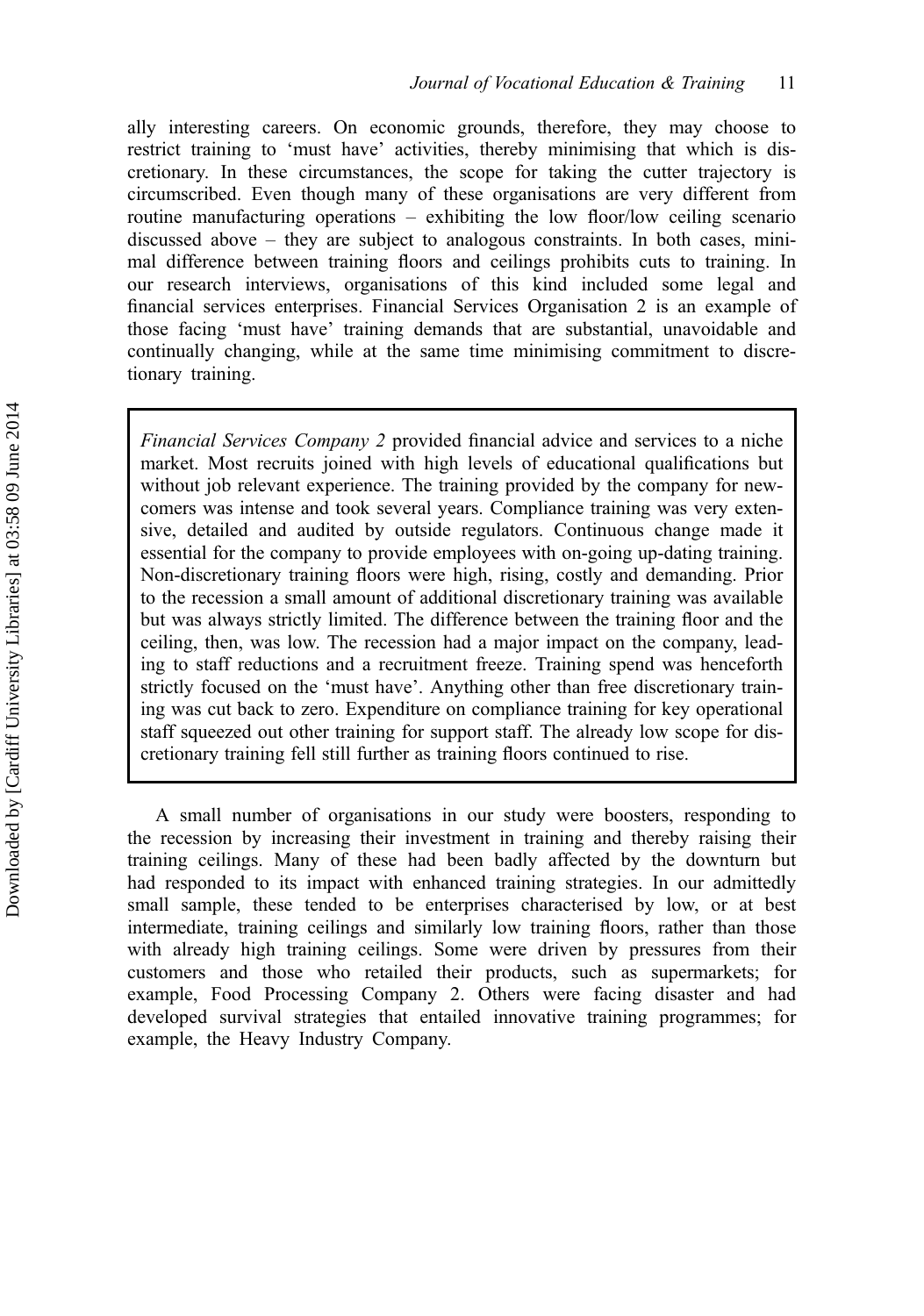Food Processing Company 2 is a large organisation located in multiple sites across the UK. Our interviews focused on one of its biggest plants. The company entered the recession as a prime example of an organisation with both a low training floor and a low training ceiling. Most staff were employed as production line operatives. Engineering, maintenance, management and administrative support made up the rest. Prior to the 2008–2009 recession, training for all staff was limited and underdeveloped. However, during the downturn the quality, coverage and delivery of training floors was greatly improved. Initially, health and safety, food safety, manual handling and related courses were enhanced, as well as training in operational procedures. Later an ambitious programme of discretionary leadership and managerial training was rolled out for team leaders, supervisors and managers. This promoted problem solving, reflexive learning, empowered decision-making, leadership, open communications and striving for excellence. Innovations followed in the provision of NVQs, mentoring and apprenticeships. Expenditure on training increased dramatically. Training ceilings soared as discretionary training ballooned, while training floors continued to be met. These developments were driven by new customers, acquired as a result of the recession. The recession increased sales of the type of low-priced processed foods produced by the plant. Supermarkets and other large retailers wanted these items but also demanded, and audited, high standards in a range of aspects of the business, including training. Hence, the 2008–2009 recession created new market opportunities and new training needs for the company, turning it into a booster.

The Heavy Industry Company is a medium-sized enterprise, located in Victorian premises in an urban area. Prior to the recession, most training was focused on traditional intermediate training floors around health and safety and plant operations. Provision of additional discretionary training was very limited. During the 2008–2009 downturn business plummeted, a third of the workforce was made redundant and closure was only narrowly avoided. However, a revival strategy was devised, generated by innovative senior managers, which targeted the production of high-quality products. It entailed up-skilling the workforce, investing in machinery and fostering new working methods. As a result, by 2012 the company was enjoying strong sales in highly competitive European and Asian markets. The company was saved partly by technological upgrading but also by new ways of working and managing that were more reflexive, efficient and flexible. The recession created down time, enabling the company to expand a variety of training opportunities and to raise training floors. Key personnel were sent on courses in lean manufacturing, high performance working and technical quality. A programme of NVQs was rolled out for all workers. Some employees attended seminars, conferences and short courses, networking with peers and leading industry figures. Staff morale lifted, worker engagement grew, technical skills increased and potential customers were impressed. At the end of our research period, discretionary training had grown relative to 'must have' activities as the training ceiling rose while the training floor remained unchanged.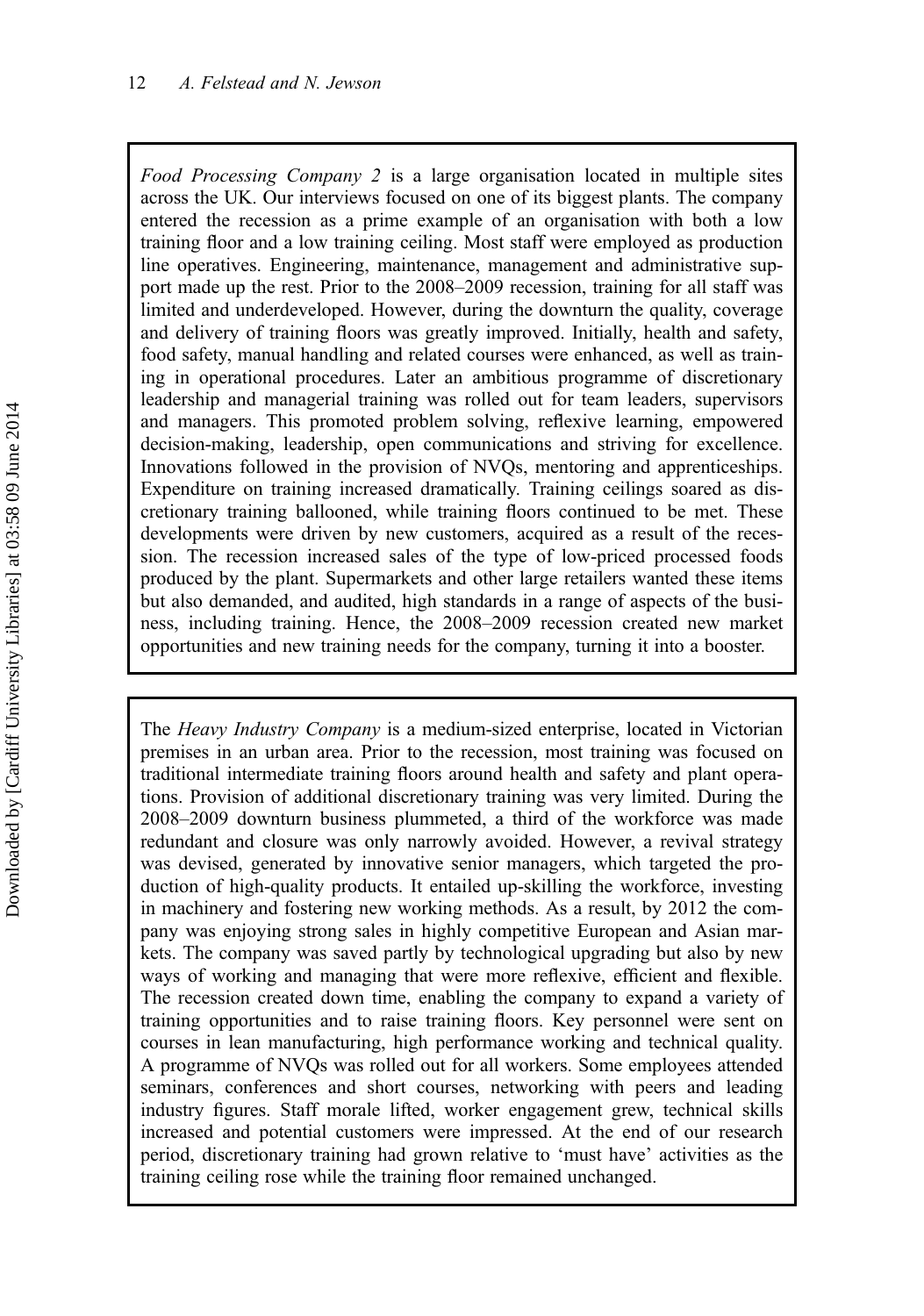<span id="page-14-0"></span>One of the benefits of our conceptual framework is that it enables us to track the direction of travel of organisations that cope with recession by adopting a sequence of contrasting responses. For some, the experience of recession and its aftermath generated training trajectories that were varied and subject to countervailing pressures. They became cutters, boosters and stickers in turn, depending upon circumstances. Our concepts facilitate mapping the twists and turns of mixed training strategies that take organisations such as the Furniture Manufacturing Company on switch back rides through different training configurations.

The Furniture Manufacturing Company employed shop floor operatives whose intermediate training floors included mastery of specialist technical equipment. At the beginning of the downturn their training was increased in order to hoard specialist labour and keep a semi-idle workforce occupied until business picked up. Refresher and advanced skills training raised training ceilings and therefore widened the gap between the floor and ceiling. As time went on, however, declining markets and financial pressures lead to lay-offs, redundancies and a squeeze on all budgets. Training for both shop floor operatives and managers was reduced close to the unavoidable non-discretionary essentials. At this point, the training ceiling fell. By the beginning of 2012, yet another picture was emerging. The fortunes of the company were modestly reviving and with them a new perspective on training was emerging. Skills shortages in the local labour market and an ageing workforce encouraged management to adopt a longer term and more strategic approach to both recruitment and training. Investment in training was driven up by succession planning, thereby raising training ceiling and opening the gap between the floor and the ceiling once again. Over our research period, the company was booster, cutter and then booster again.

The length and intensity of a recession may be a key factor here, with different trajectories emerging at different phases in the economic cycle (Brunello [2009\)](#page-16-0). In the early stages of brief and shallow recessions, employers may opt to hoard valuable skilled labour. Slack time may be accommodated by the introduction of additional training, thereby increasing discretionary training. However, if the downturn is deep and long, it may become imperative to make cost savings. As a result, discretionary training is cut back and training overall contracts. When, finally, economic growth picks up again, there may be yet another phase of bounce back in training ceilings.

## 6. Conclusion

This article seeks to outline, and illustrate the utility of, a new conceptual framework for understanding patterns and processes of change in training during periods of economic downturn. It argues that a distinction between the metonyms of training ceilings and training floors makes it possible to map a range of different training configurations and track multiple training trajectories. Equally, the principles of the framework suggested here could be applied to the wider concept of workplace learning goes beyond formal training activities to include doing, watching, listening as well as seeking the advice of others.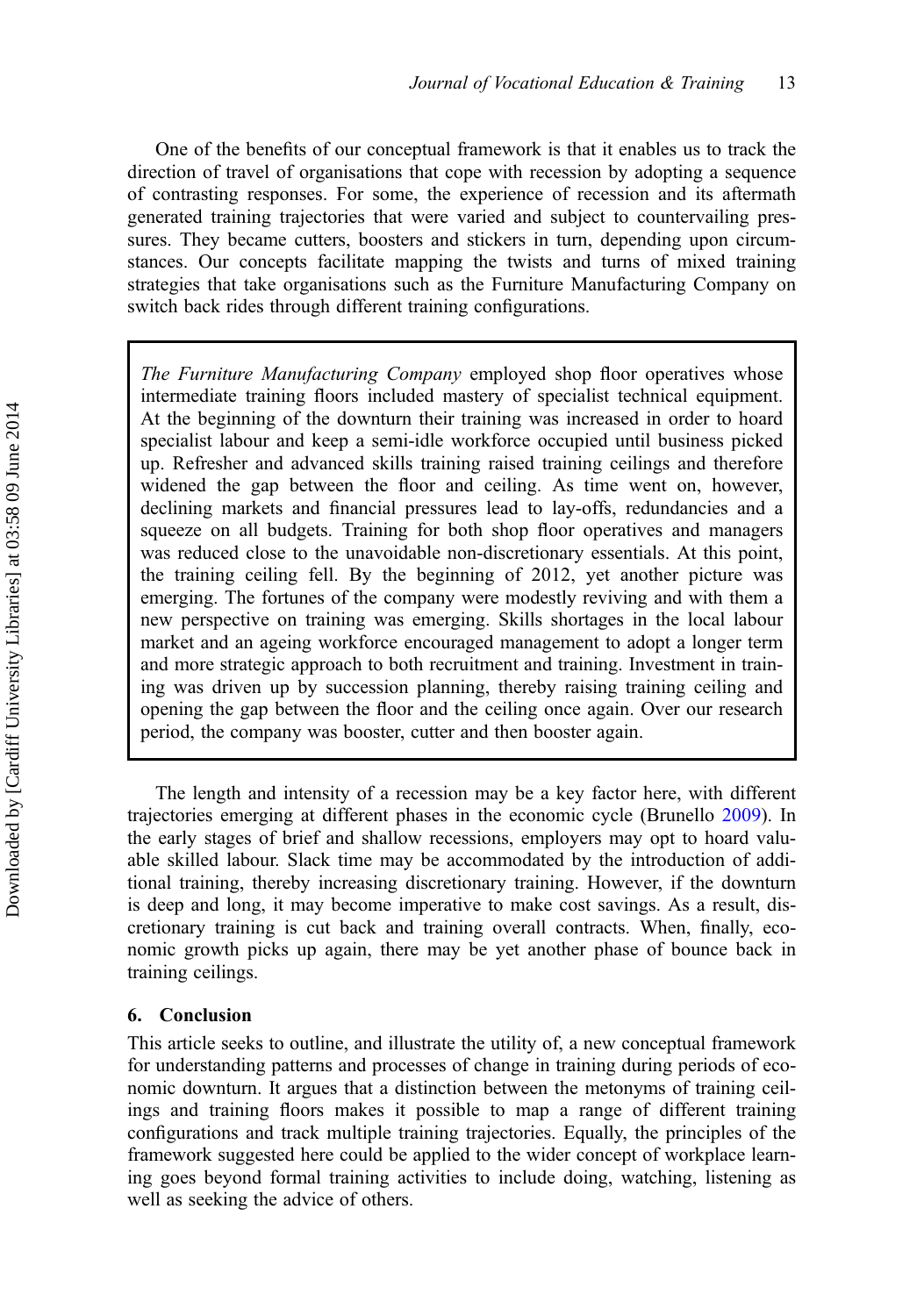The newly developed metonym of training ceilings directs attention to changes in the totality of training offered by an organisation. Training ceilings along with training floors – a previously developed metonym – highlight boundaries and fault lines within the total training packaged provided by an employer. Together, these metonyms allow us to move beyond simple measures of increase, decrease and stability in training. They make it possible to specify pathways of change shaped by shifts in both the total training offered by an organisation and the balance between different types of training. They enable us to specify points of departure, travel and arrival in training trajectories. Understanding the many pathways taken by cutters, booster and stickers enables us to recognise some of the hidden or latent implications of change and to describe complex processes of development. It is striking that national quantitative data-sets indicate that up to three-quarters of employers were stickers during the 2008–2009 recession (Felstead, Green, and Jewson [2011](#page-16-0), [2012](#page-16-0)). This might be taken as evidence that training has earned a recognised and defended place in the British economy. However, our analysis suggests that caution should be exercised in interpreting these figures. What proportion of stickers were characterised by low levels of discretionary training? To what extent is the maintenance of training expenditure during a downturn a measure of the low priority accorded to anything other than non-discretionary training by many UK enterprises? These remain unanswered questions, but the conceptual framework proposed here provides the intellectual tools to address them more thoroughly in future research.

We have seen that organisations with low training levels of discretionary training have little scope to respond to economic hardship by cutting training and are constrained to adopt a conservative strategy. They have little option but to become stickers, or even boosters. Not surprisingly, this is true of organisations which spend little on training overall but is also true of some with big training budgets devoted to high training floors. Our conceptualisation raises the possibility that marginal downward adjustments to high training ceilings may not be indicative of a lack of belief in the value of training nor a source of significant damage to training provisions. In short, cutters may not be quitters. Similarly, the analysis warns against complacency in situations where large numbers of employers report that their overall training levels have changed little. Stickers include those with different ratios of discretionary and non-discretionary provisions. So, it is quite possible for an unchanging training ceiling to be accompanied by a rising training floor with the result that discretionary training provision is squeezed. The concepts and metonyms outlined here prompt us to ask such questions and therefore provide future insights into the nature of training activity in the UK. They also highlight the need to better delineate the nature of training provided by employers into its non-discretionary and discretionary components as well as the role the government and other institutions can play in raising training floors, if not training ceilings.

### Acknowledgements

This article is based on research findings emerged from a LLAKES-affiliated research project entitled 'Training in Recession: Historical, Comparative and Case Study Perspectives' (RES-594-28-0001-01). It was funded by the ESRC/UKCES Strategic Partnership. The 2009 NESS was made available by the UKCES which also provided the contact details for the types of employers we wished to interview. As always, our co-researcher on the project, Francis Green, provided invaluable help and support in developing this article. We also thank the anonymous referees who provided detailed comment on an early version of the article.